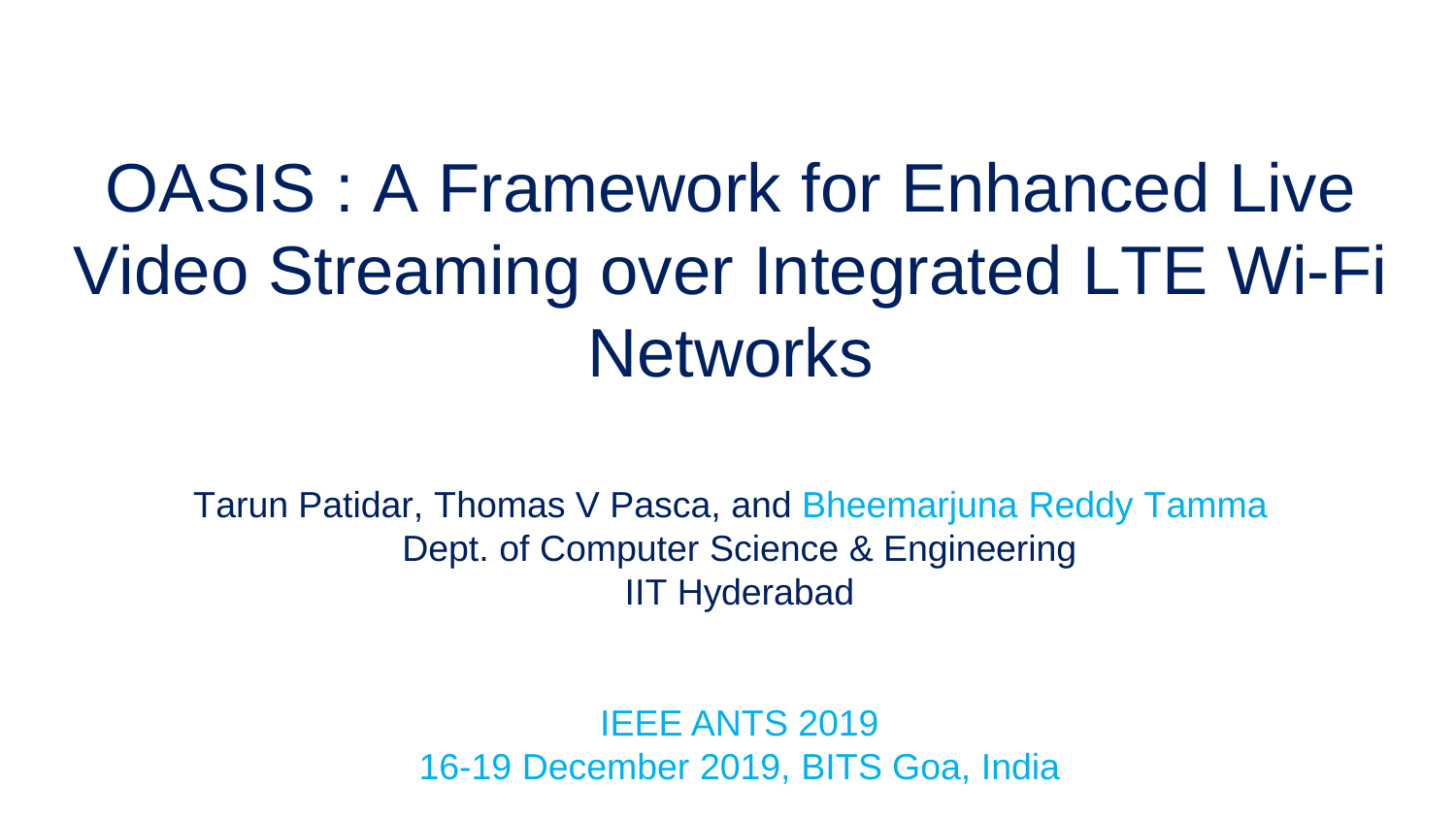#### Live Video

- Live and interactive video allows users to interact with each other in real-time
	- Facebook live, Linkedin Live, FaceTime, Skype, WhatsApp Video Calling
	- WebEx, Skye for Business, etc
	- Live and interactive video imposes strict delay requirements
		- It requires one-way latency of up to 150ms<sup>[1]</sup> to be interactive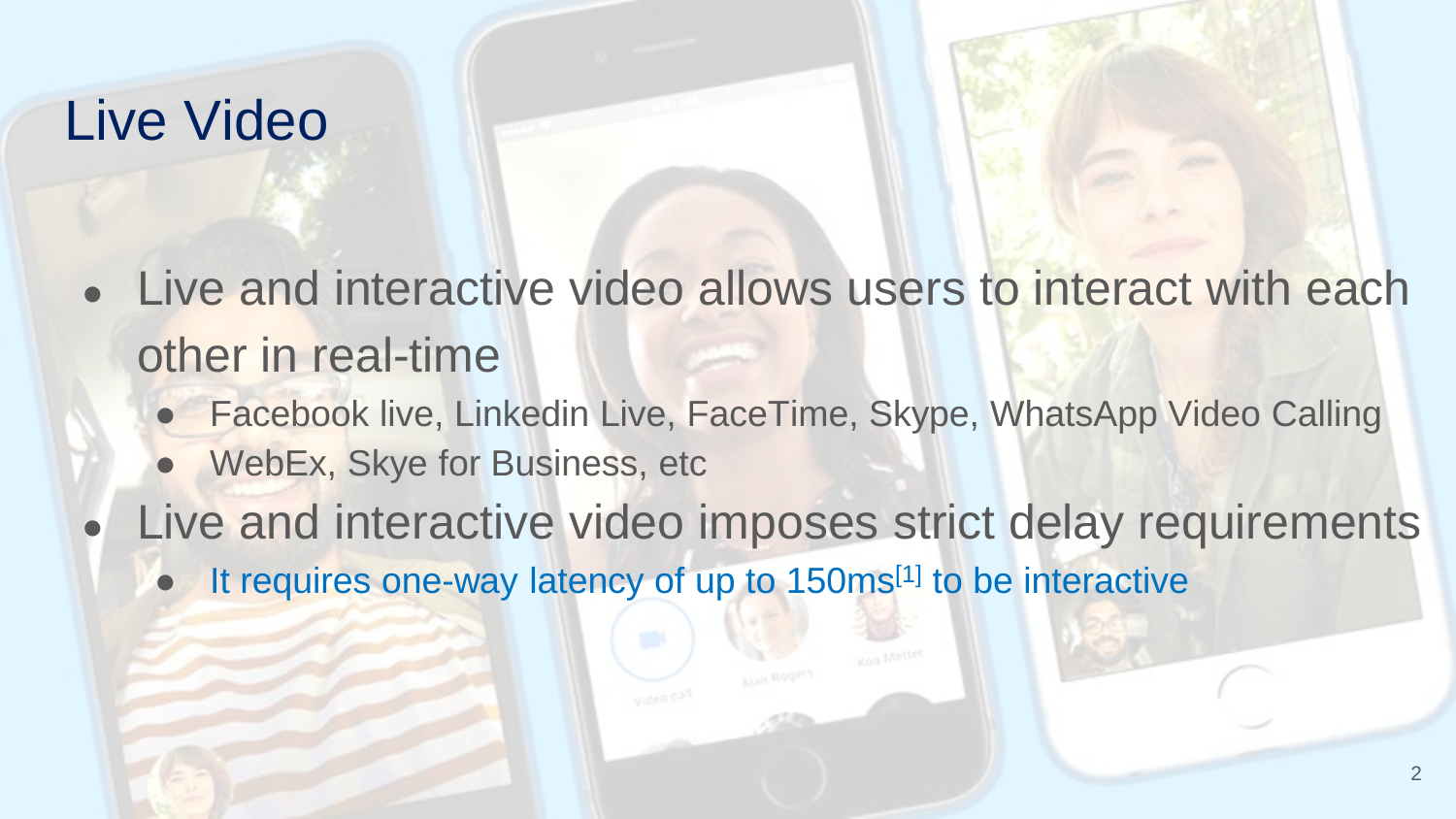# Live Video over Multipath Techniques



- Multipath techniques like MPTCP<sup>[2]</sup>, MPRTP[3], LWA[4] etc. increase resource utilisation and provide increased throughput.
- MPTCP/ MPRTP establish multiple TCP/UDP connections from the server to the client.
- LWA maintains a single connection.
	- Traffic is split at the eNB over LTE and Wi-Fi links.
- But multipath techniques are not optimized for the low latency requirement of Live Video.

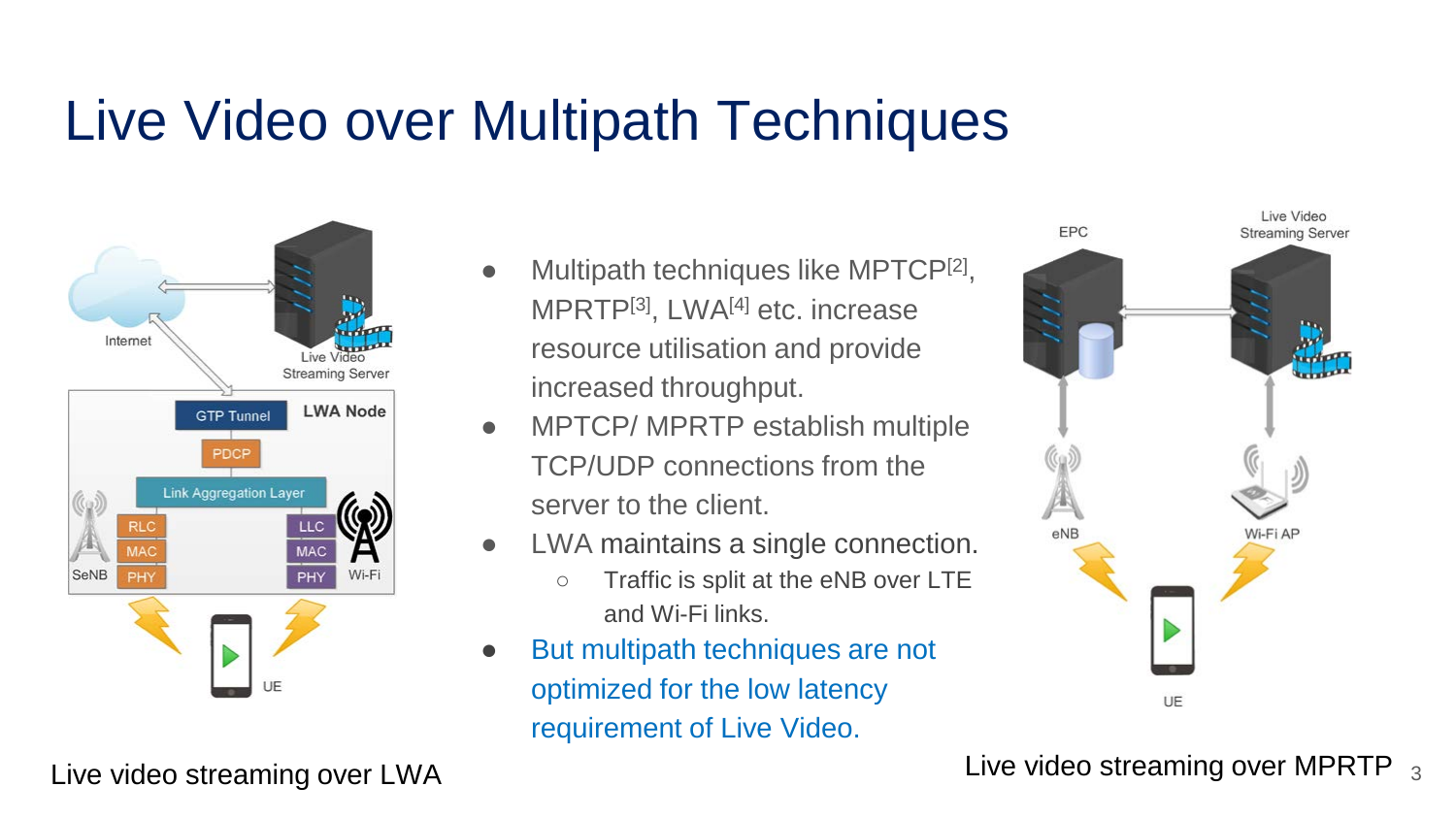### OASIS : A Framework for Live Video Streaming

- **OASIS (bOunded delAy baSed steering with timelineSs):** A framework which allows streaming of live video with low latency.
- OASIS comprises of two components.
	- **BOLT** (bOunded delAy baSed steering) : a novel traffic steering algorithm
	- **Timeliness model** : It prioritizes Iframes, to ensure their intime delivery.
- OASIS works under UDP (User Datagram Protocol).
	- UDP supports sub-second latency required for live video streaming while

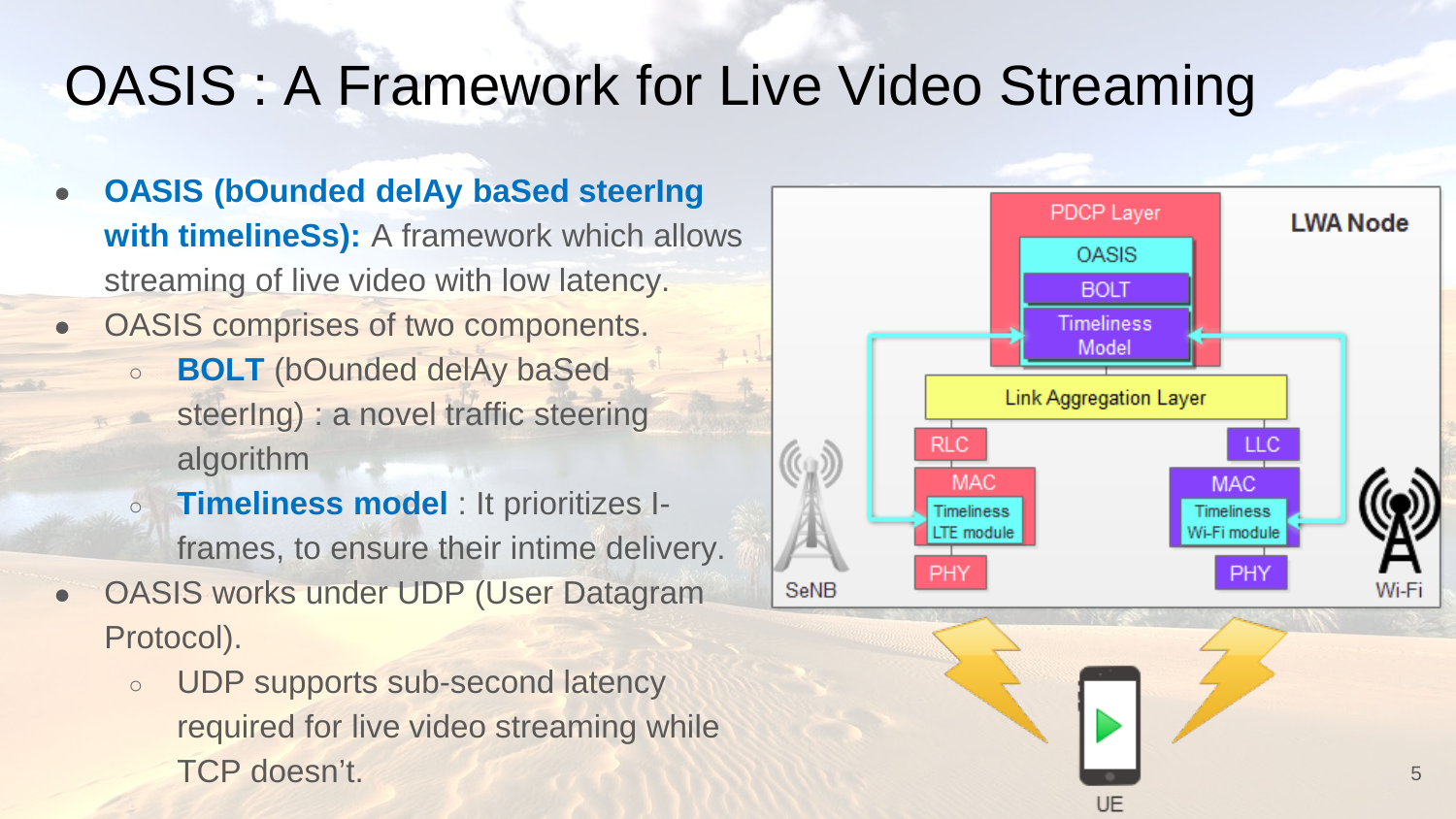# OASIS component #1 : BOLT

- BOLT is a novel packet steering algorithm.
- BOLT runs at the PDCP layer of the LWA node.
- It steers traffic according to the traffic load each link (LTE, Wi-Fi) can accommodate before exceeding the delay threshold.
- BOLT requires the receiver (smartphone) to send periodic updates regarding the delay and the jitter experienced by the packets.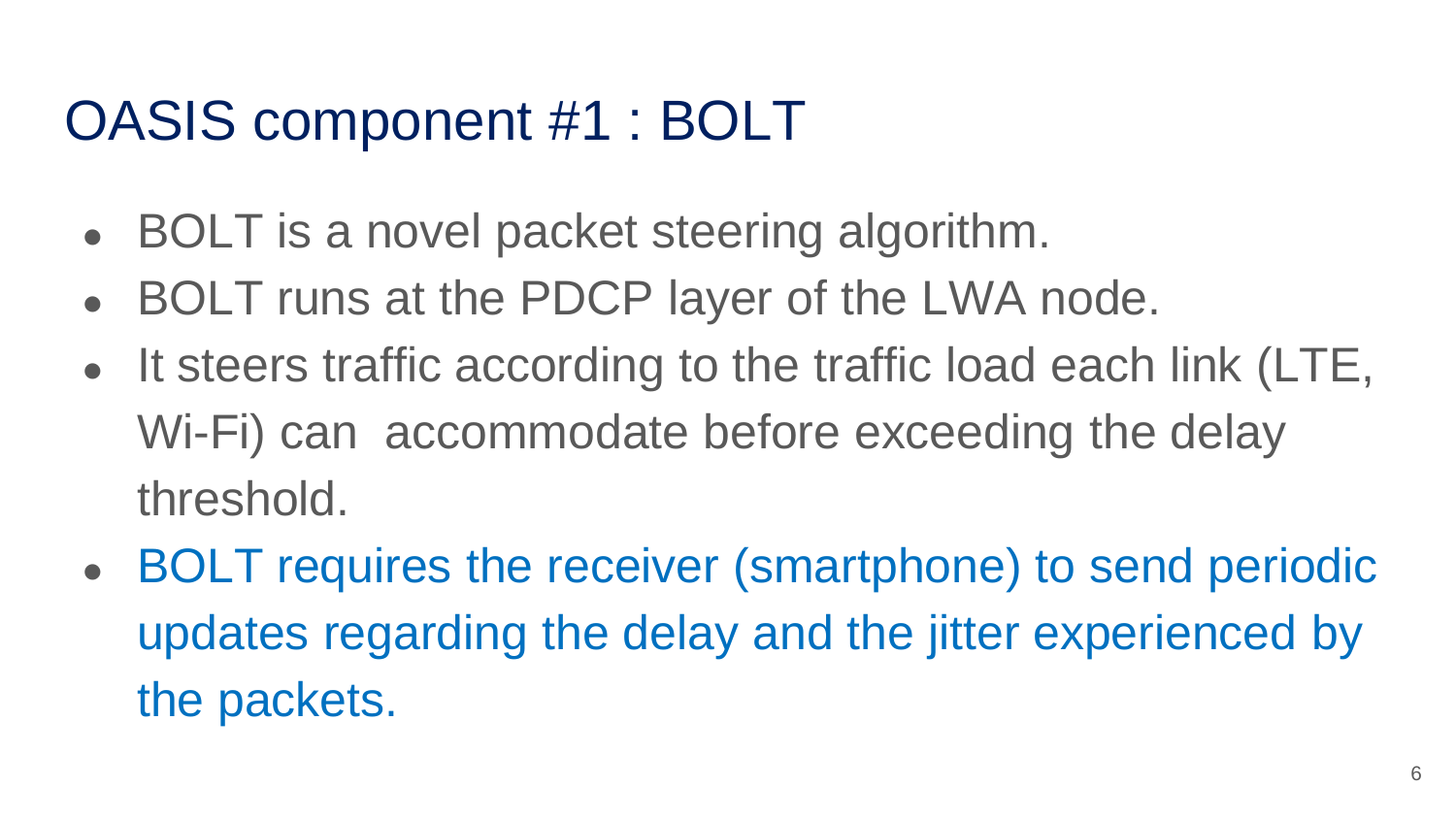# BOLT working



 $E_i = D_i + J_i \times (S_i - R_i); i \in \{lte, wifi\}$ 

| Symbol | <b>Description</b>                                                                    |
|--------|---------------------------------------------------------------------------------------|
|        | The delay threshold, above which a frame expires.                                     |
| F      | The estimated delay of the last packet sent on the<br>link that is yet to be received |
|        | The delay experienced by the last packet that was<br>sent on the link.                |
|        | The traffic load that can be transmitted on each<br>link without exceeding T.         |

BOLT calculates load (L) for both LTE and Wi-Fi

links and then decides steering ratio:

$$
L_i = \frac{T - E_i}{J_i}; i \in \{lte, wifi\}
$$

 $\frac{L_{lte}}{L_{wifi}}$ Steering Ratio=

7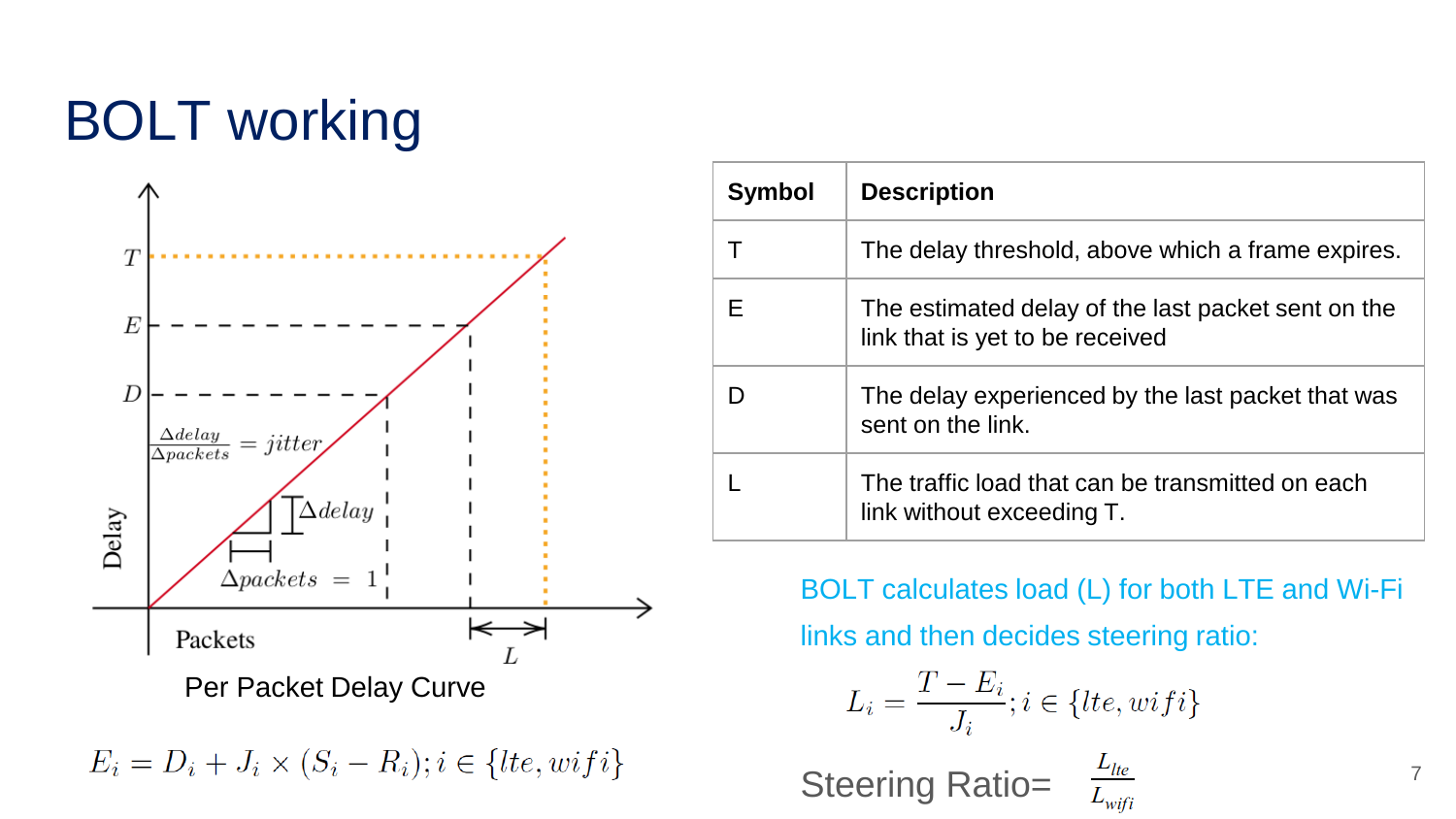#### I Frames

- Videos are compressed using various codecs like MPEG-4, H.264, WMV
- There are 3 types of pictures that are used in video compression.
	- I Frame (Intra coded Picture): It is a complete image (Least compressible)
	- P Frame (Predicted Picture): Holds only the changes from the previous frame.
	- B Frame (Bidirectional Predicted Picture): Holds the changes with respect to the preceding and following frames.

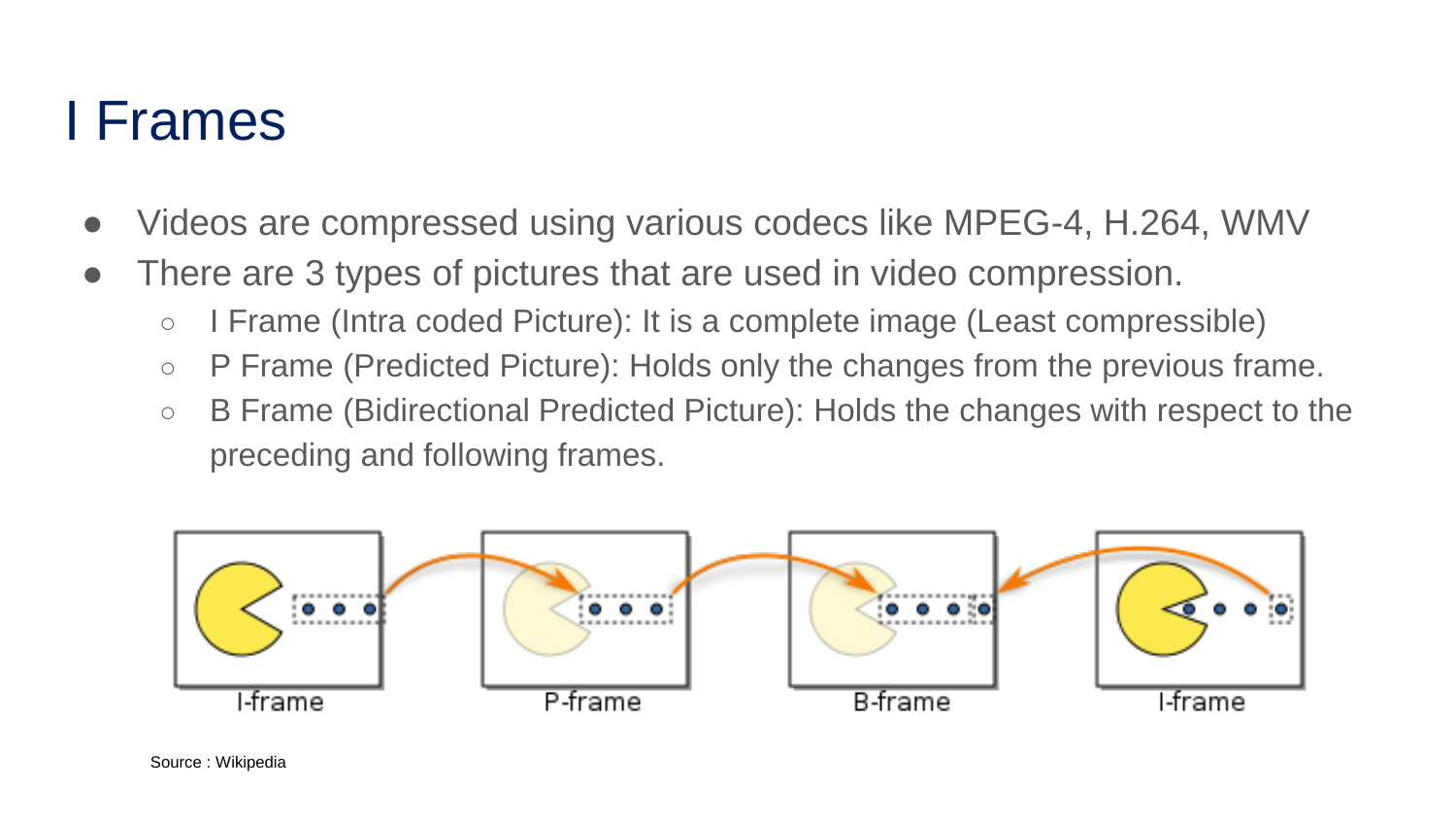### OASIS component #2 : Timeliness Model

- Timeliness model prioritizes I-frame packets.
- It ensures that they are delivered in time by sacrificing other frame packets.



9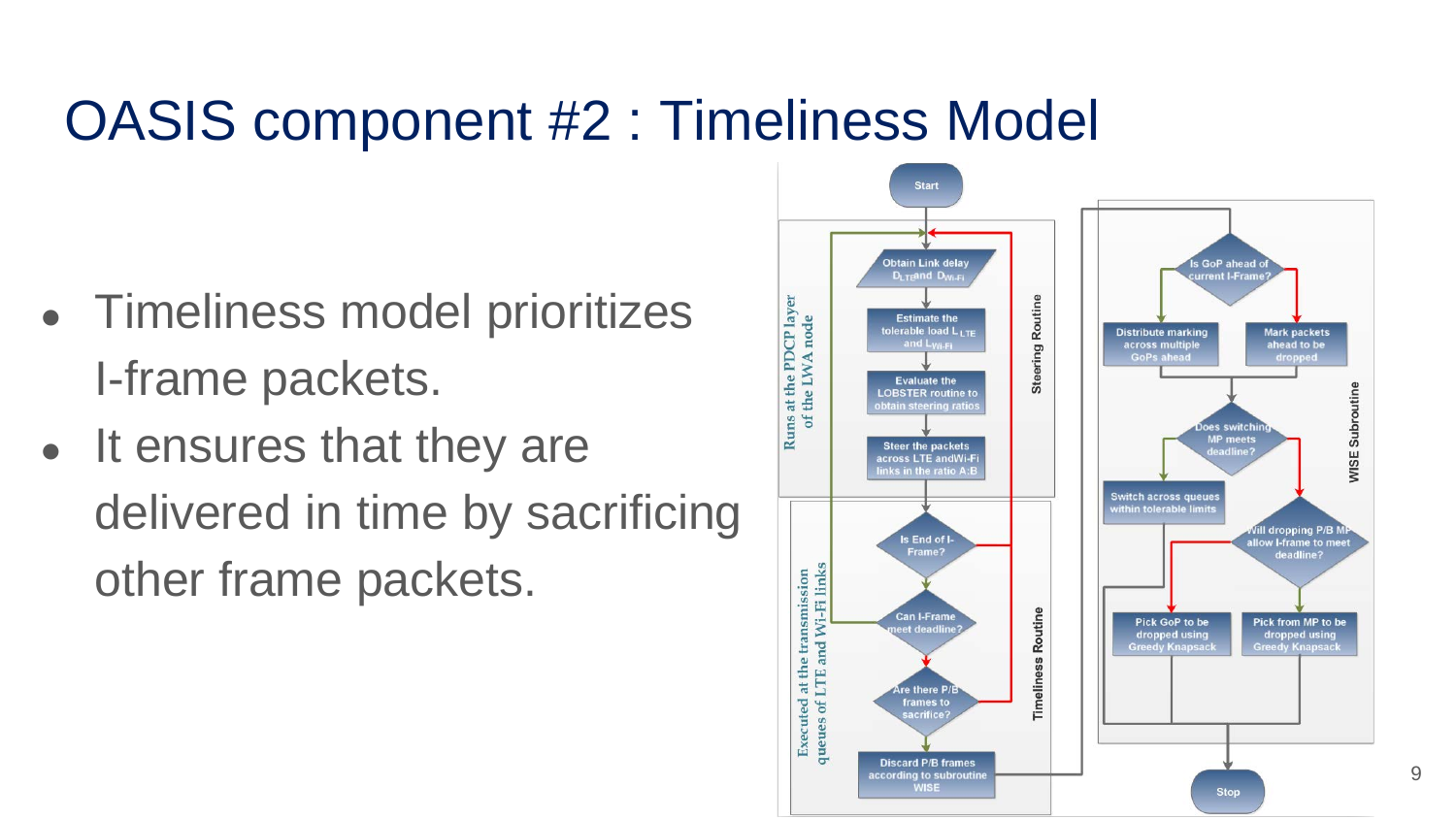# Reordering in OASIS

- Whenever multiple paths are involved, packets arrive out of order at the receiver (e.g., smartphone).
- This results in garbled video during playback.
- To solve this problem the packets are held for a duration at the transport layer before being forwarded to the application layer (i.e., video the player).

 $Holding Time = Delay Threshold + Sending Time - Receiving Time$ 

• This allows packets to be sent to the application layer at the same rate with which they were streamed in.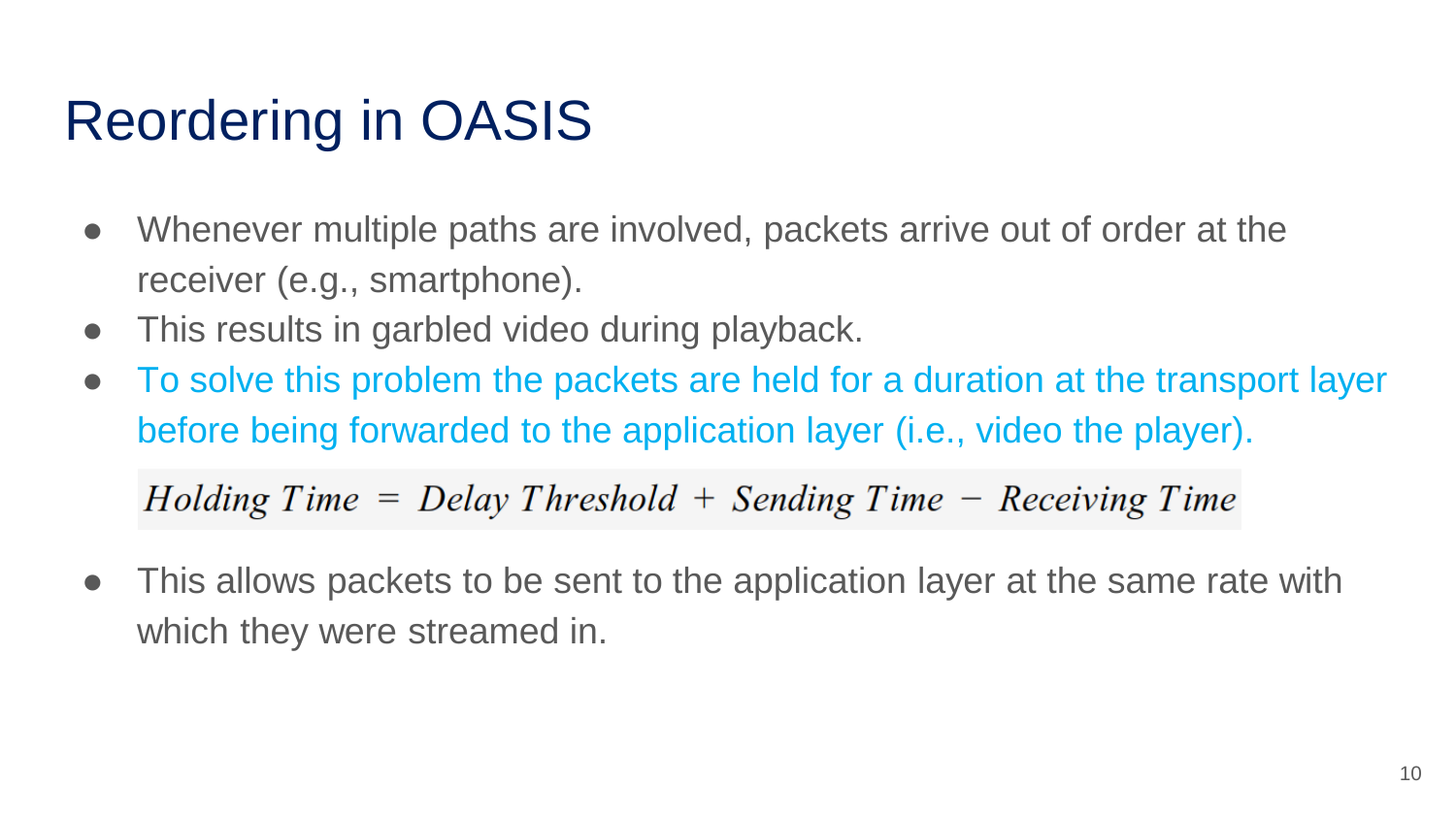# Experimental Setup

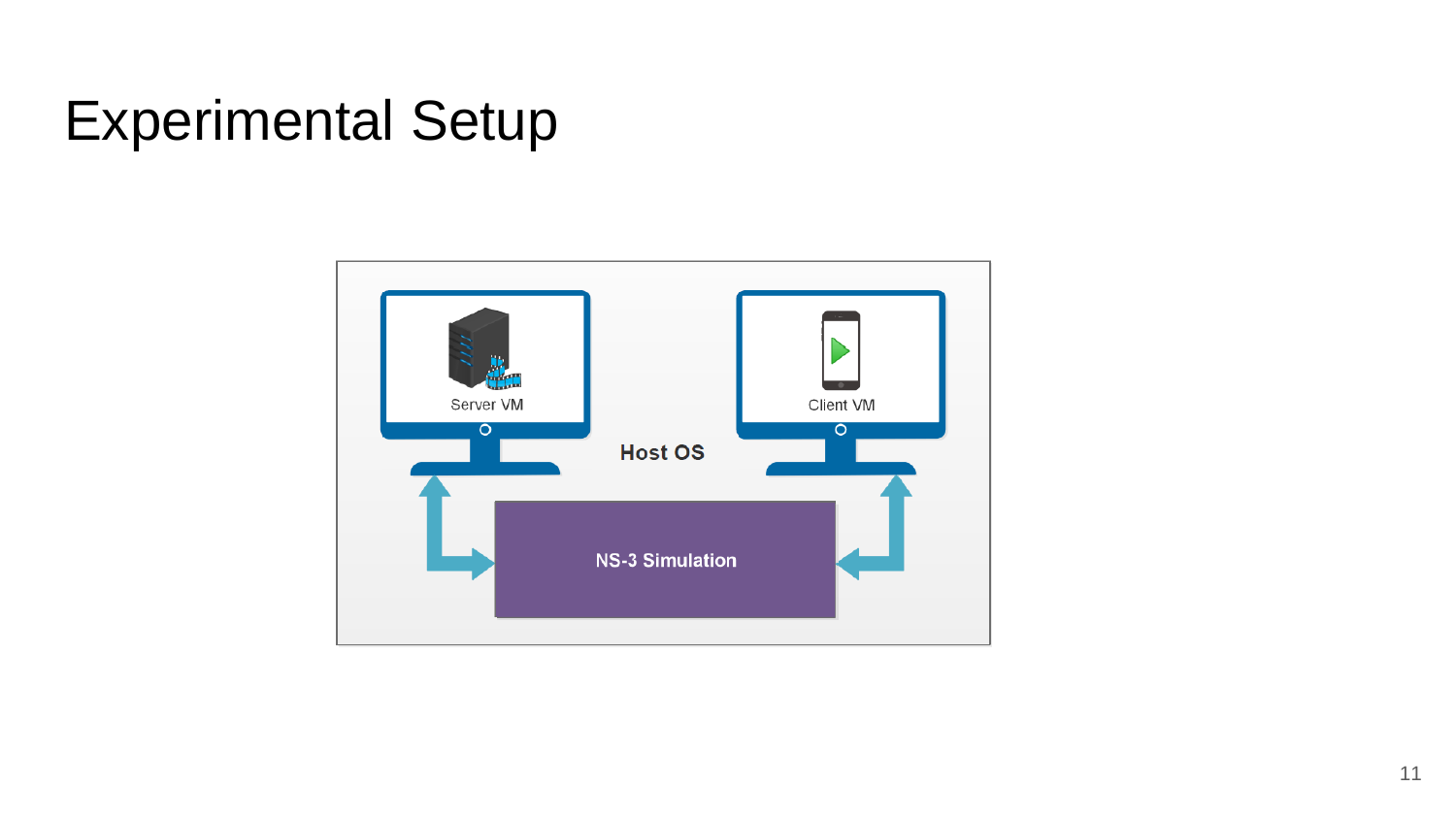# NS-3 Experiment **Parameters**

| <b>LTE Parameter</b>   | <b>Value</b>              |  |
|------------------------|---------------------------|--|
| LTE eNB bandwidth      | 5 MHz                     |  |
| <b>Resource Blocks</b> | 25                        |  |
| Tx power               | $20$ dBm                  |  |
| Path Loss Model        | Log Distance              |  |
| <b>Fading Model</b>    | <b>Trace Fading Model</b> |  |
| <b>MAC Scheduler</b>   | <b>Proportional Fair</b>  |  |

| Wi-Fi Parameter                | <b>Value</b>          |  |
|--------------------------------|-----------------------|--|
| Frequency, bandwidth           | 2.4 GHz, 20 MHz       |  |
| Standard                       | IEEE 802.11 g         |  |
| <b>Propagation Delay Model</b> | <b>Constant Speed</b> |  |
| <b>Propagation Loss Model</b>  | Log Distance          |  |

| <b>Video Parameter</b> | <b>Value</b>      |  |
|------------------------|-------------------|--|
| Resolution             | $1280 \times 720$ |  |
| <b>Bitrate, FPS</b>    | 1742 Kbps, 25     |  |
| Codec                  | H.264<br>ਤ ਜ      |  |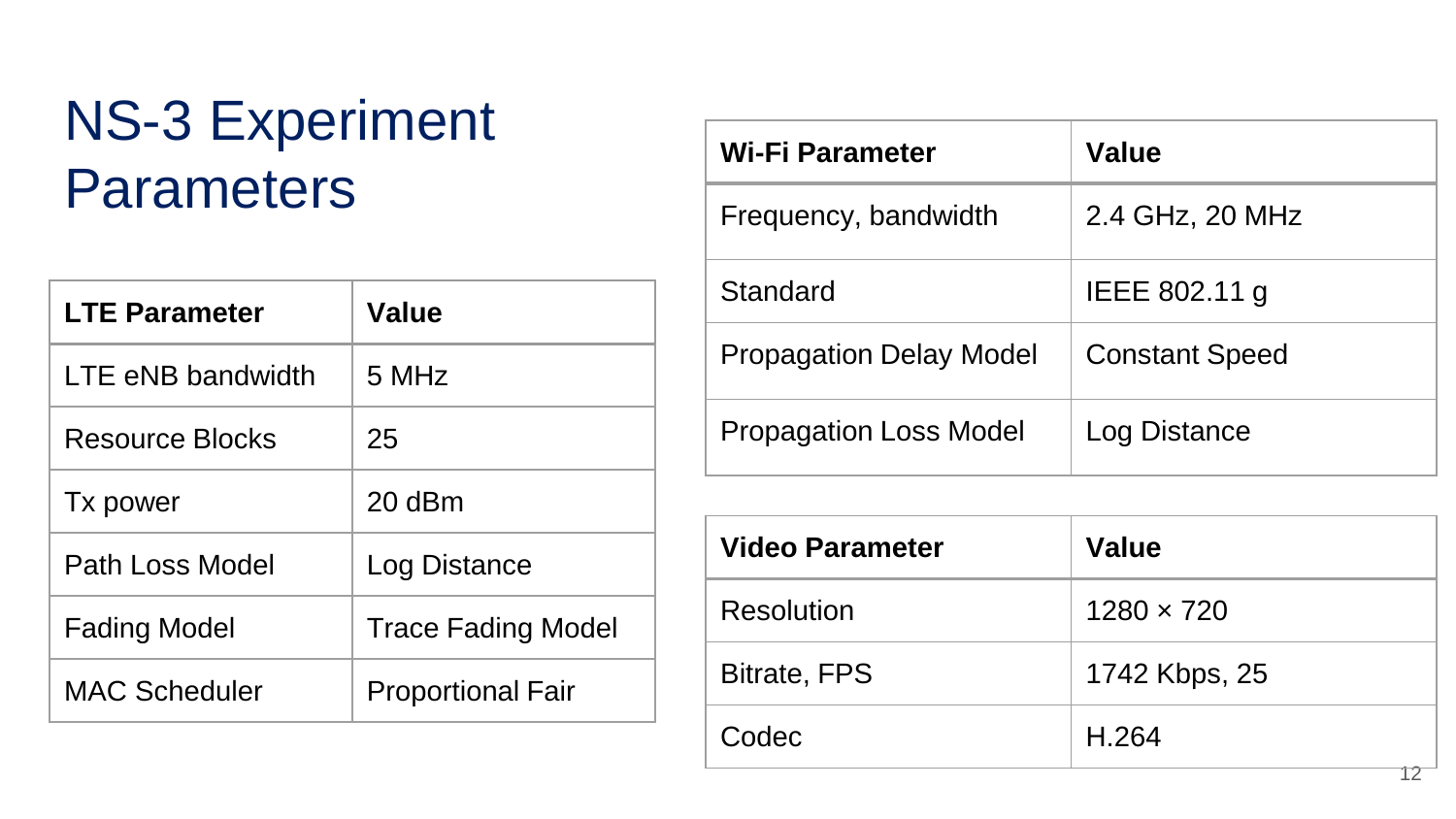# Scenarios to test OASIS performance

- **Scenario #1** : UE is made to oscillate between the eNB and the Wi-Fi AP. This scenario creates the following conditions
	- Good Conditions : When UE is closer to one of the networks
	- Bad Conditions : When UE is farther from one of the networks
- **Scenario #2 :** Variable background traffic is added on both LTE and Wi-Fi links.
- **Scenario #3** : Only LTE link is usable, Wi-Fi link is unusable (i.e., it has high latency).
- **Scenario #4** : Only Wi-Fi link is usable. LTE link is unusable (i.e., it has high latency).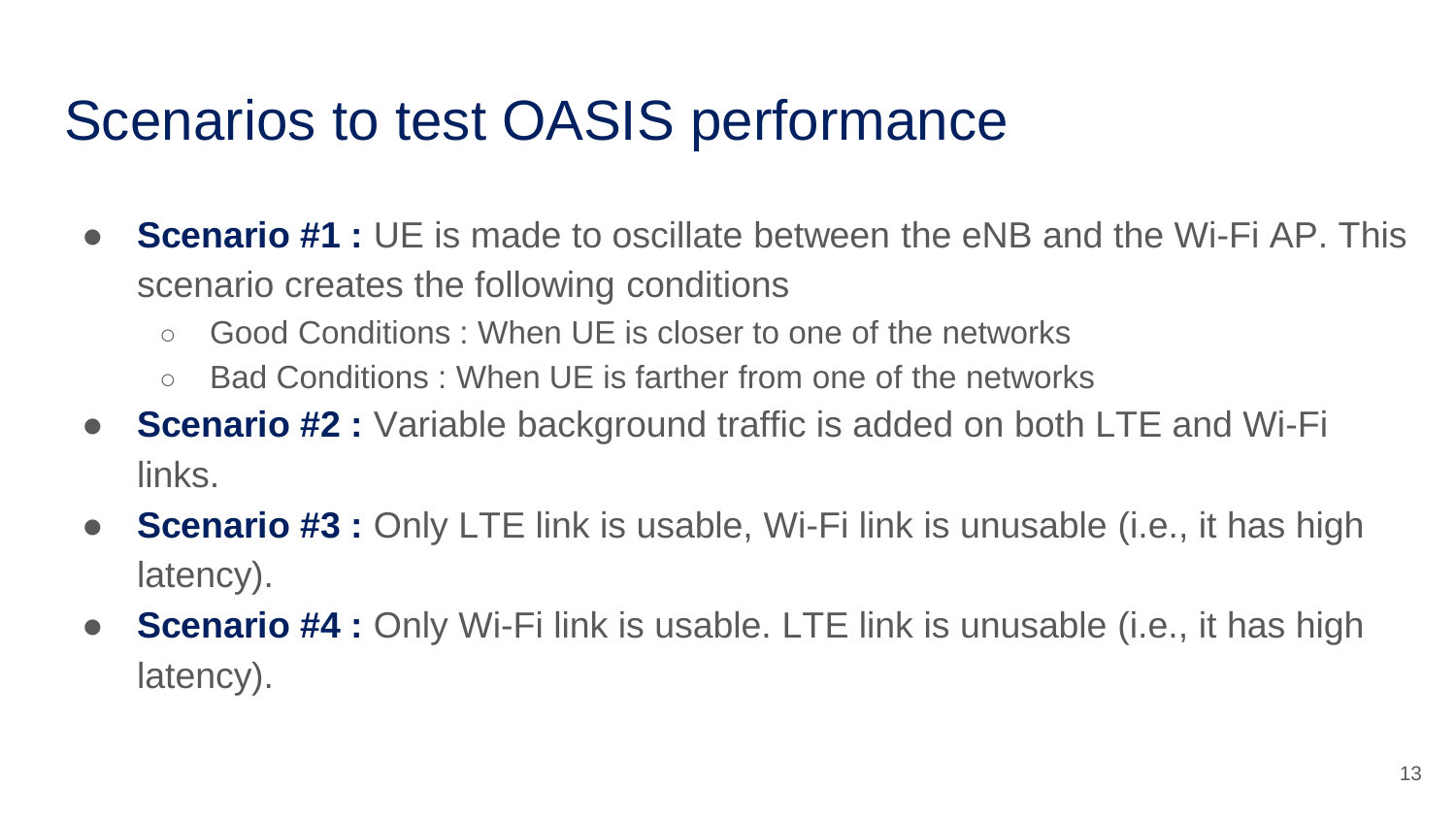#### Video Comparison for Scenario #1

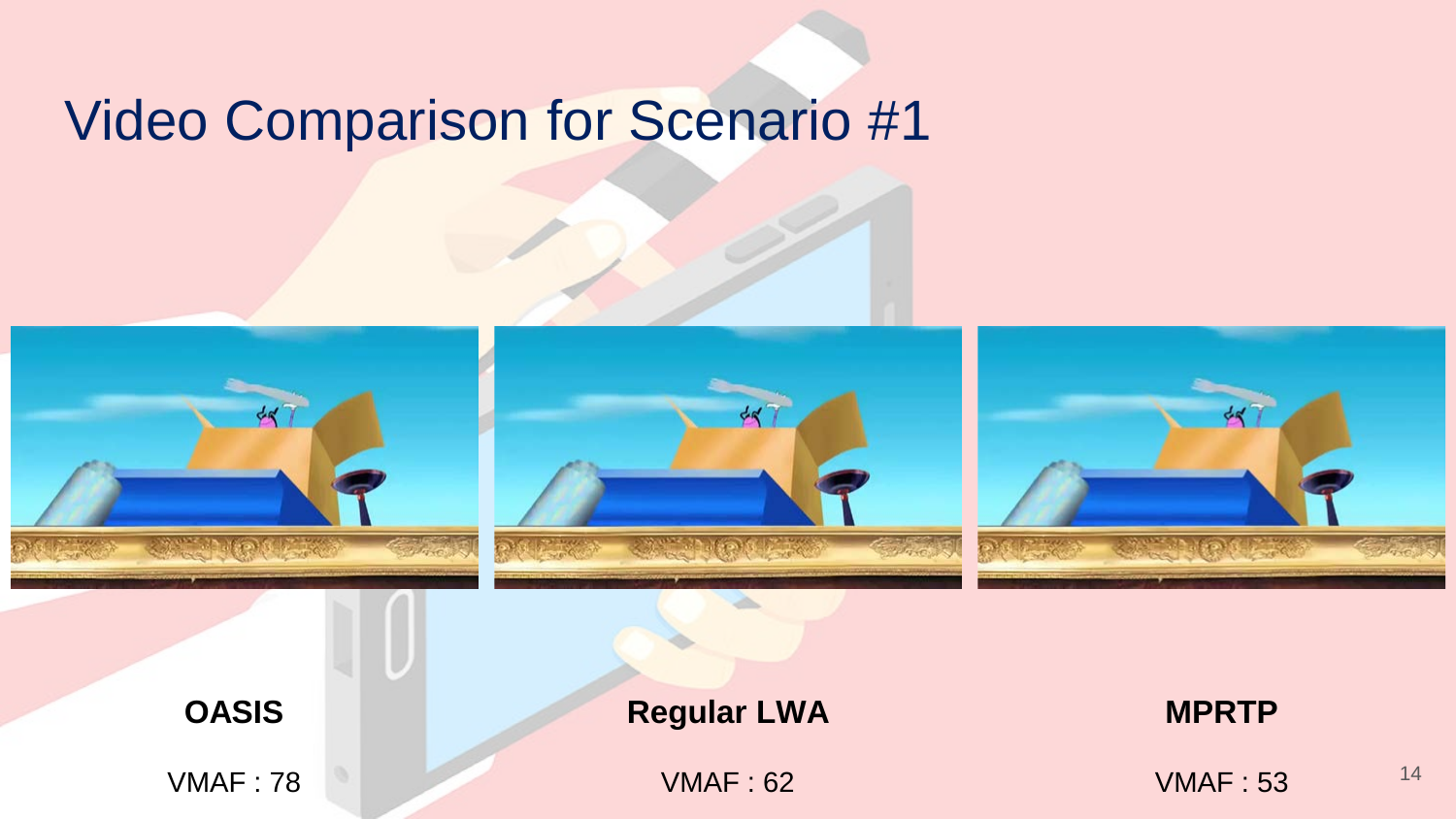#### Results #1

Comparing OASIS with MPRTP, regular LWA, LTE only, and Wi-Fi only.



Video Multimethod Assessment Fusion (VMAF)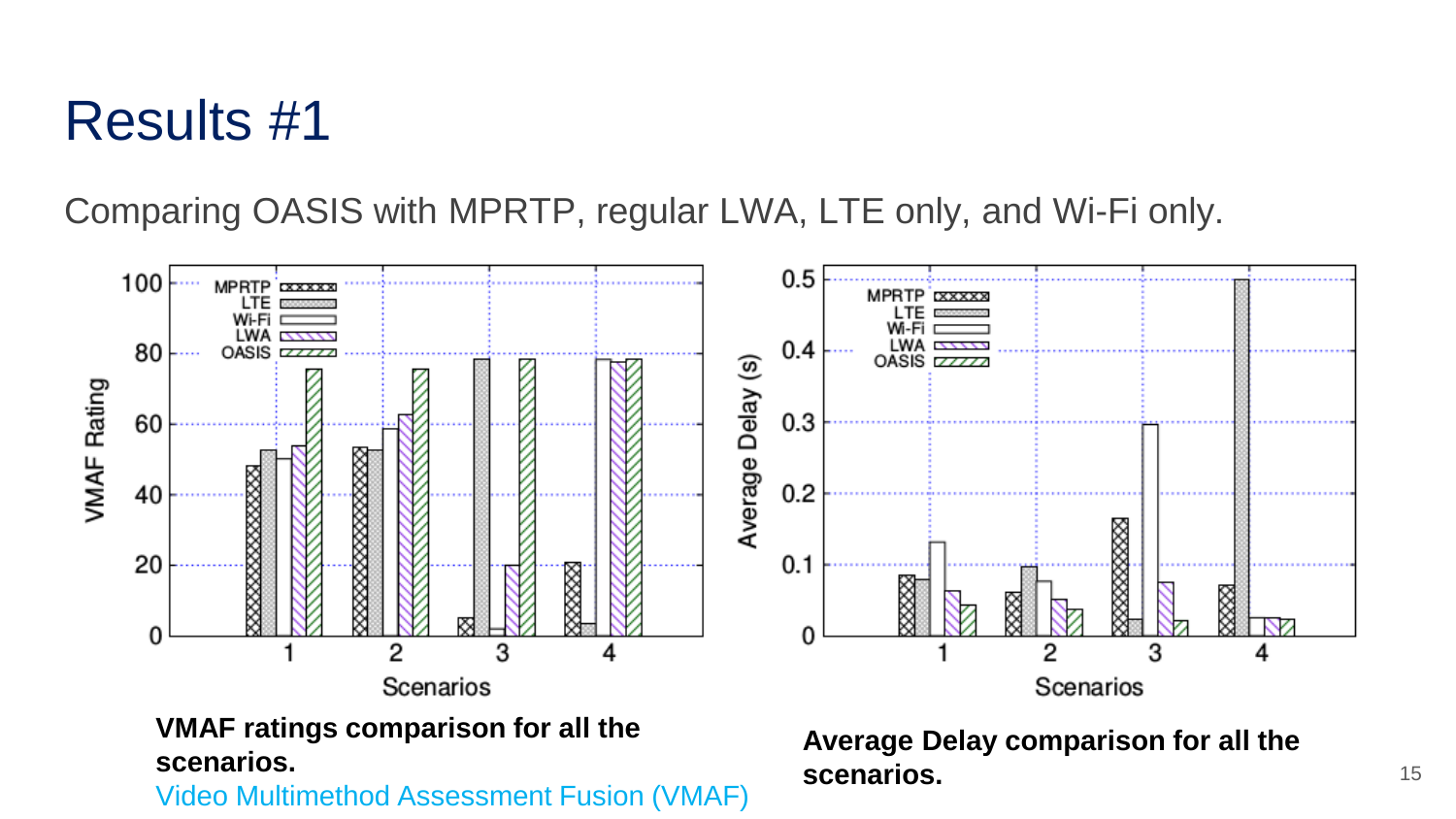#### Results #2

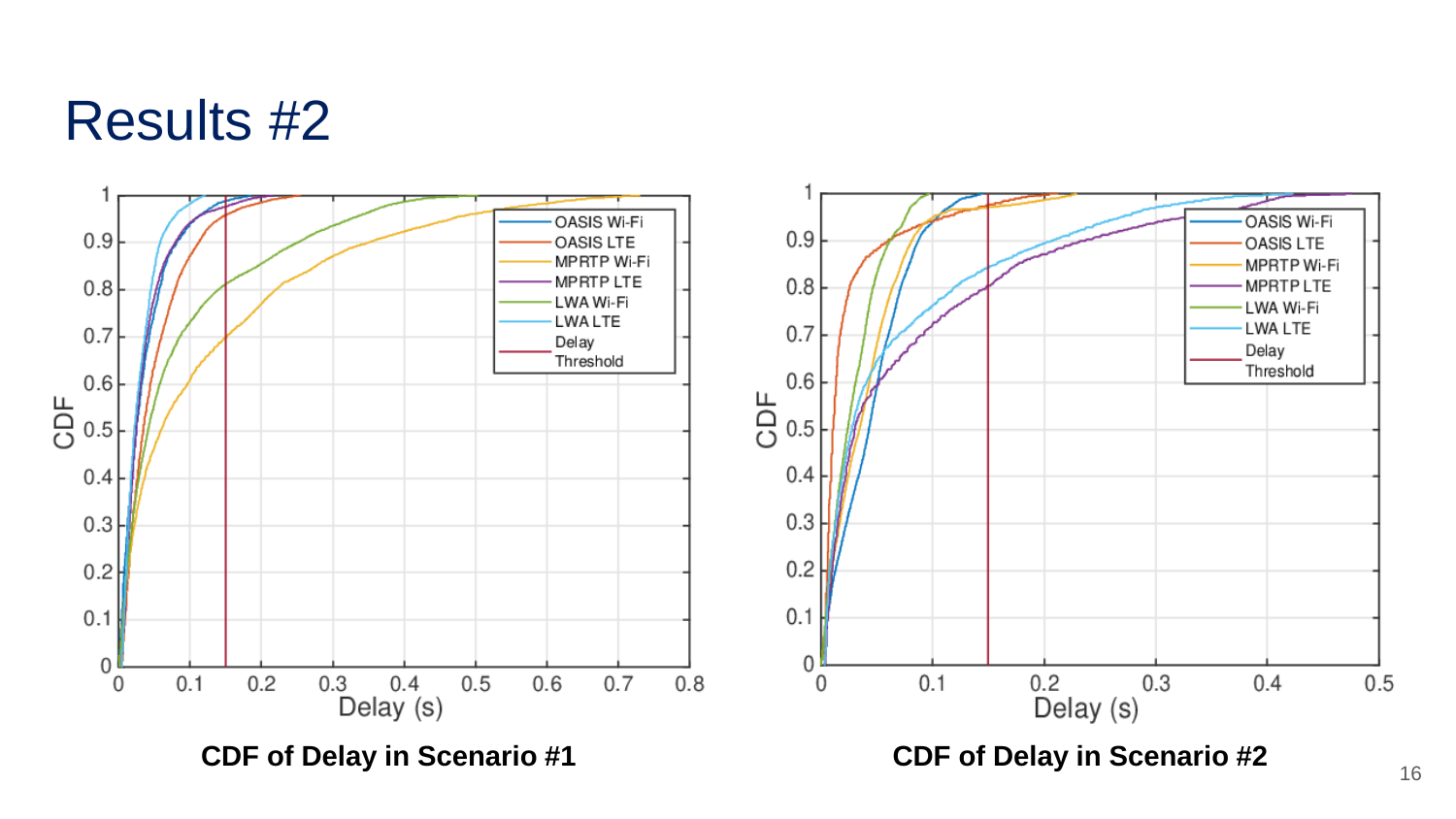#### Results #3

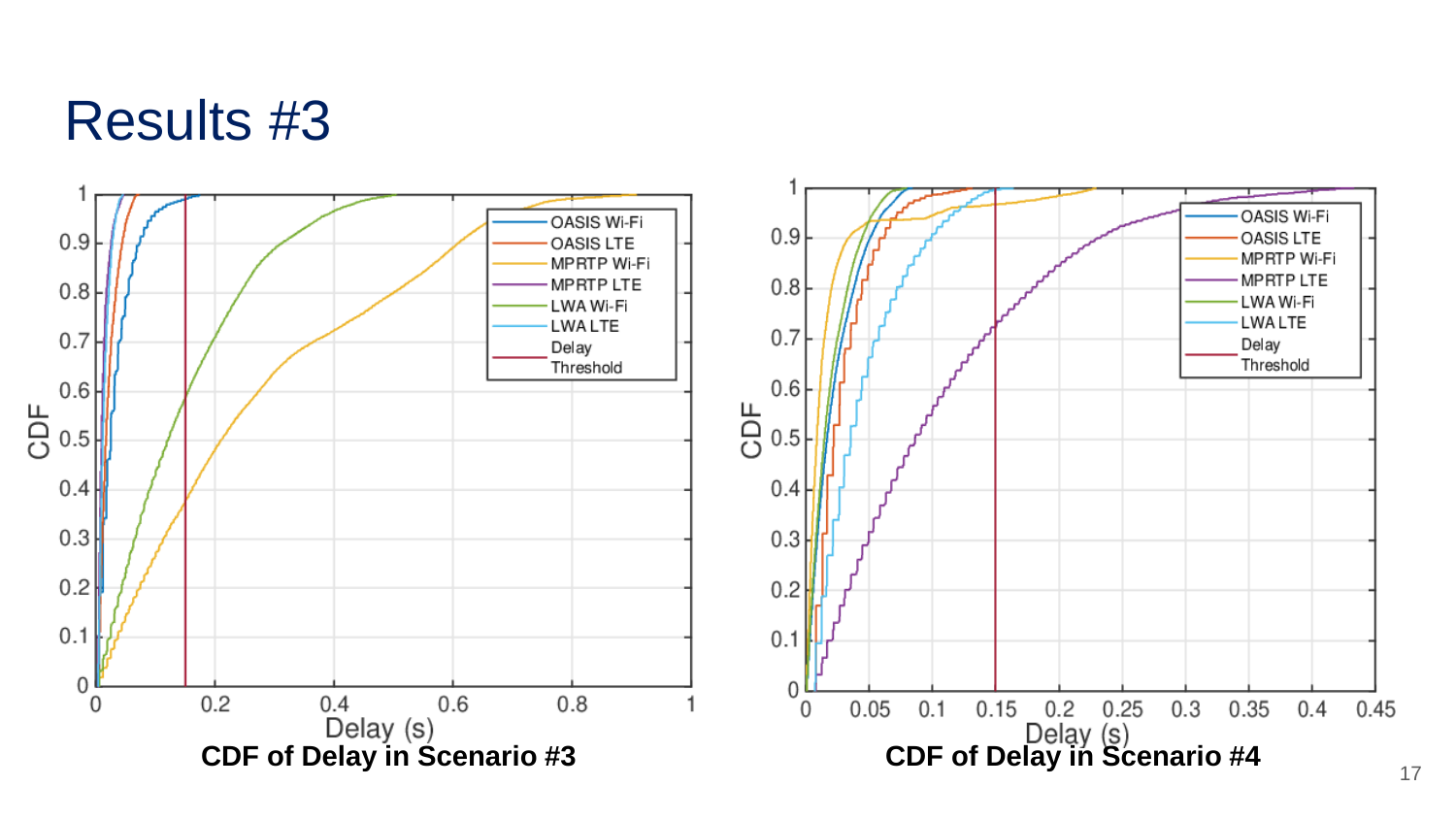

**The effect of adding timeliness model:**

|                             | <b>OASIS without</b><br><b>Timeliness Model</b> | <b>OASIS</b> with<br><b>Timeliness Model</b> |
|-----------------------------|-------------------------------------------------|----------------------------------------------|
| <b>Total Lost Packets</b>   | 62                                              | 56                                           |
| <b>I-Frame Packets Lost</b> | -60                                             | 12                                           |
| <b>VMAF Rating</b>          | 68.057                                          | 75.43                                        |

Note: Results were only collected for Scenario #1.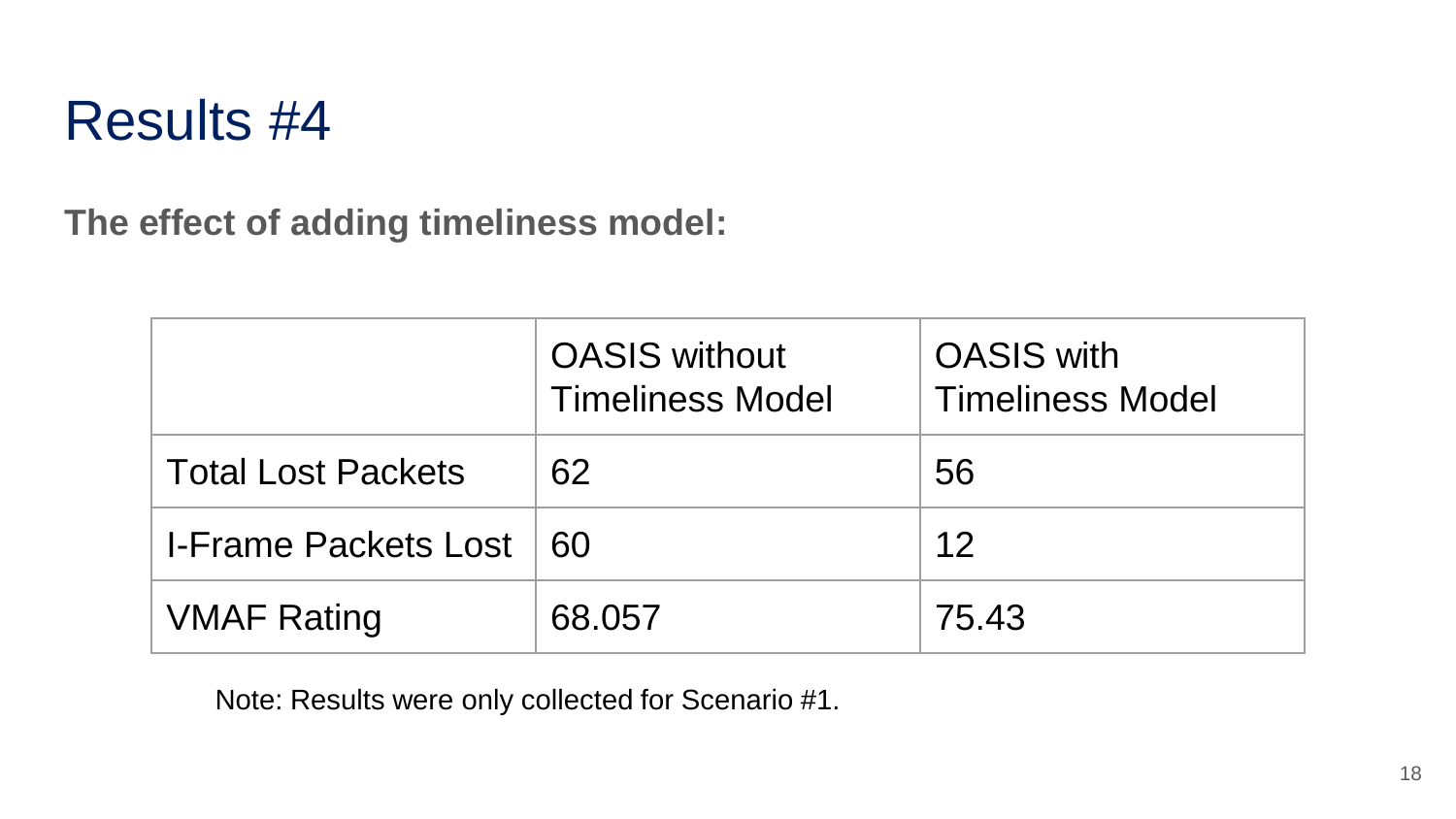#### **Conclusions**

- The steering algorithm of OASIS, BOLT, aggregated the links effectively and outperformed MPRTP and LWA.
- Thus OASIS successfully enhanced the live video streaming over LWA by 1.4x as compared to MPRTP.

#### **Future Wok:**

- Streaming DASH videos over LWA using BOLT as the traffic steering algorithm
- Adapting video quality using Scalable Video Coding (SVC)
	- Enhancement Layer packets can be discarded if the bandwidth is not available.
- Work can be extended to streaming 360 degree videos over LWA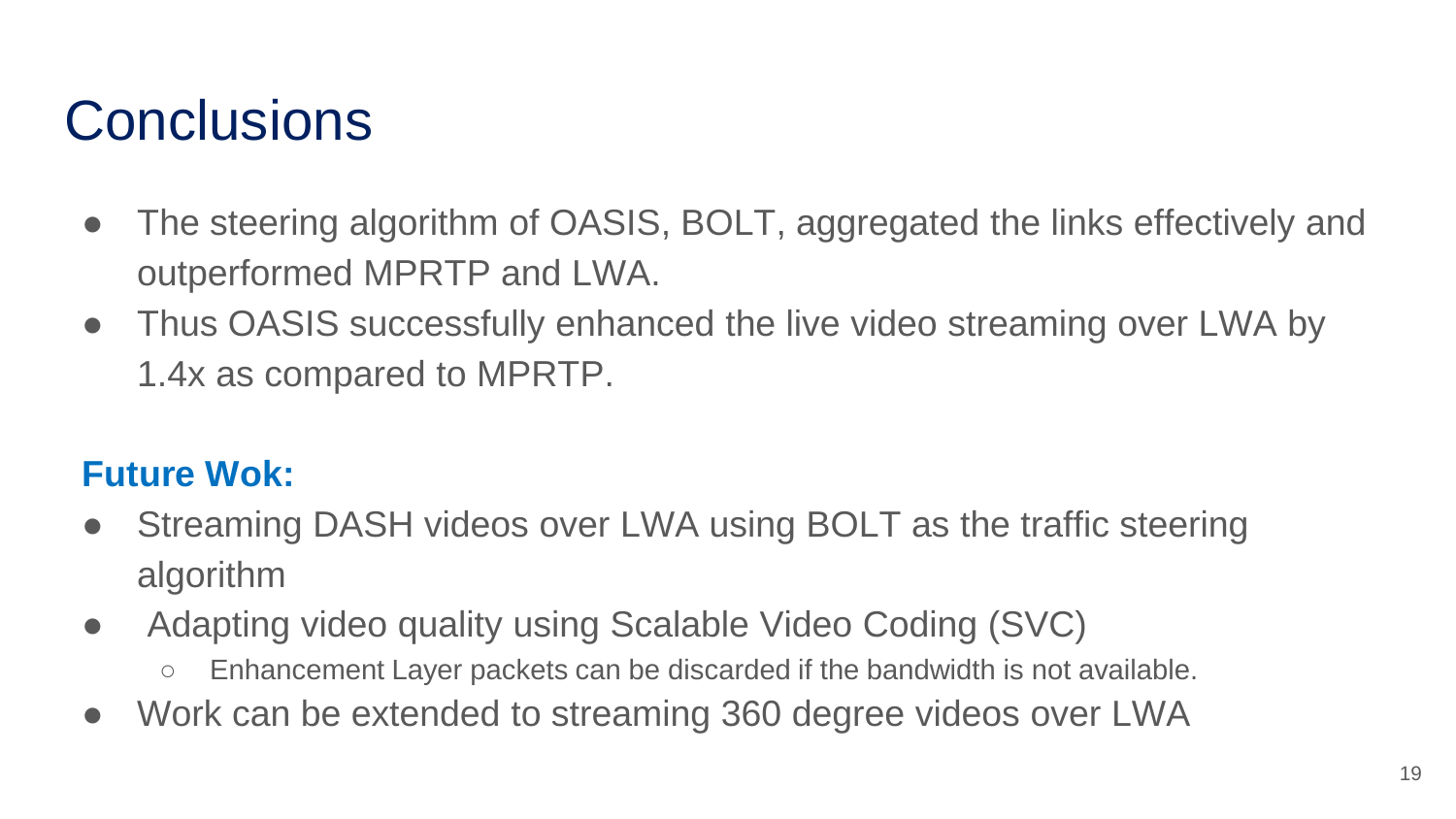#### References

[1] T. Szigeti and C. Hattingh, End-to-end QoS network design: quality of service in LANs, WANs, and VPNs. Cisco Press, 2010.

[2] A. Ford et al., "Architectural guidelines for multipath TCP development," IETF, Tech. Rep. RFC 6182, 2011.

[3] Varun Singh, Saba Ahsan, and Jörg Ott. 2013. MPRTP: multipath considerations for realtime media. In Proceedings of the 4th ACM Multimedia Systems Conference (MMSys '13). ACM, New York, NY, USA, 190-201. DOI=http://dx.doi.org/10.1145/2483977.2484002

[4] 3GPP, "LTE-WLAN Aggregation Adaptation Protocol," 3GPP, Tech. Rep. 36.360, 2017.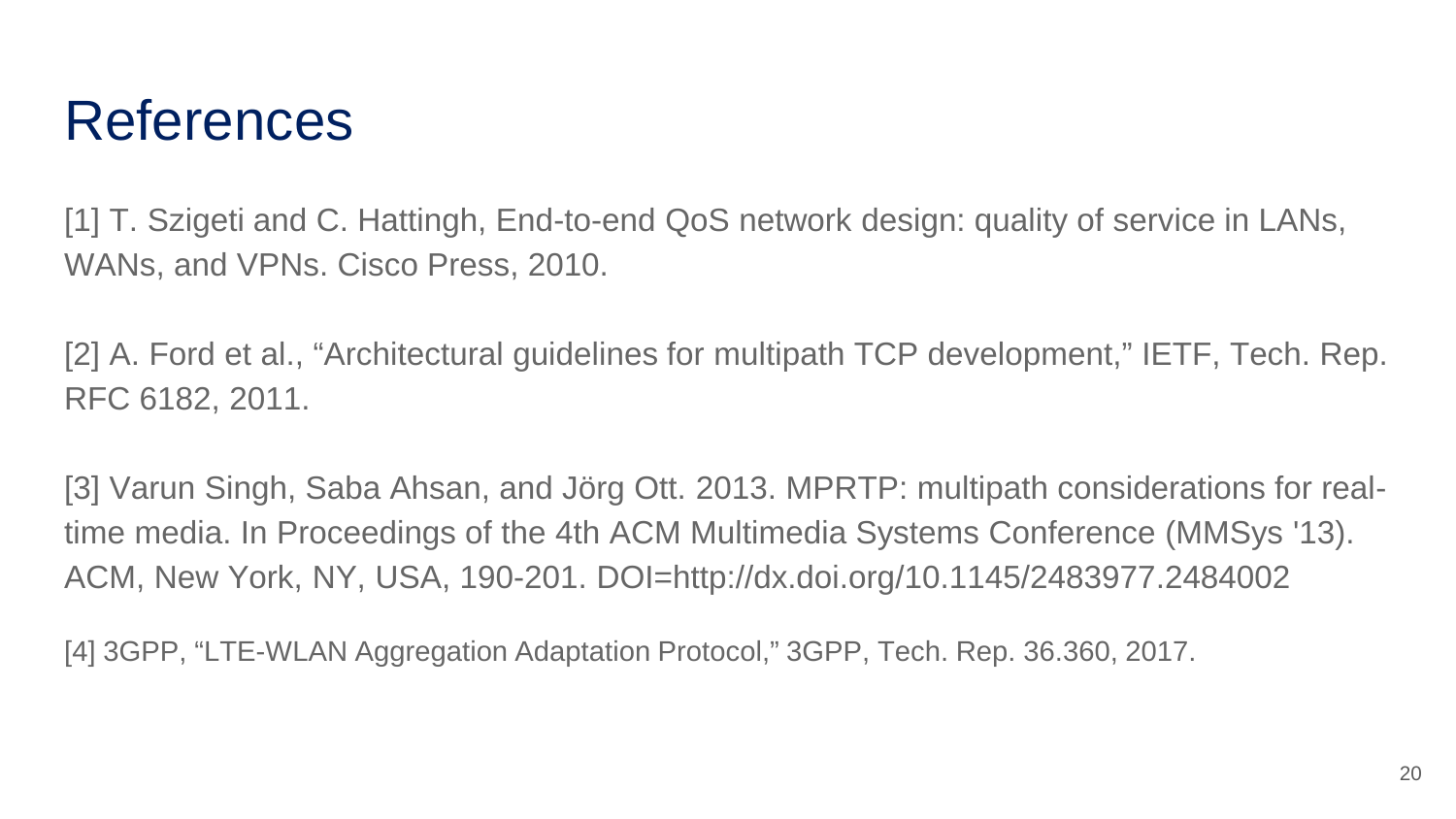### Acknowledgements



#### **Ministry of Electronics** & Information Technology

Government of India

This work was supported by the project "**Converged Cloud Communication Technologies**", Meity, Govt. of India.